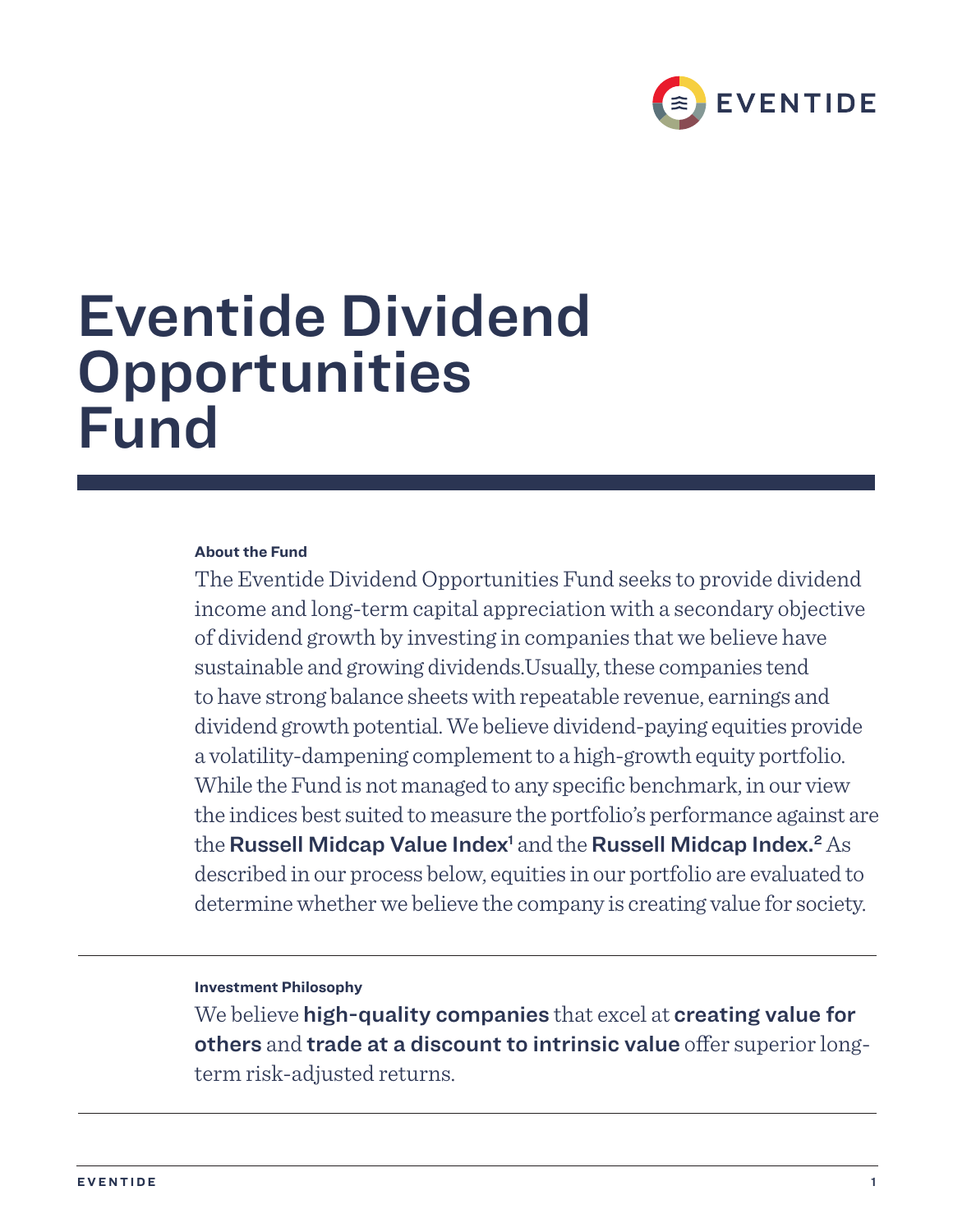## **Process**

- **1. Idea generation: Narrowing the macro universe**
	- a. Our investment process begins with understanding the big picture of asset classes and sectors. While Eventide generally identifies as a bottom-up fundamental manager, we understand the importance of macro factors and how these factors impact the performance of asset classes and sectors. Since the Dividend Opportunities Fund targets income-producing securities, the portfolio manager and analysts pay particular attention to asset classes and sectors that they believe have the ability to generate stable and sustainable earnings and dividend growth.
	- b. After we develop views of the asset classes and sectors, we seek to **discern attractive long**term secular investment themes. We believe themes to be powerful drivers of long-term performance. The term "theme" is broad and can refer to a number of ways to categorize investment opportunities, but we see thematic investing as a way to identify what we believe to be future tailwinds. We then narrow our investment universe to those trends that we believe will have the most traction in the market over the next 1, 5, and 10 years. At Eventide, we focus on secular themes that we believe also promote a context conducive for human flourishing. Below are some examples of these themes.



*These are representative examples of themes in the Eventide Dividend Opportunities Fund*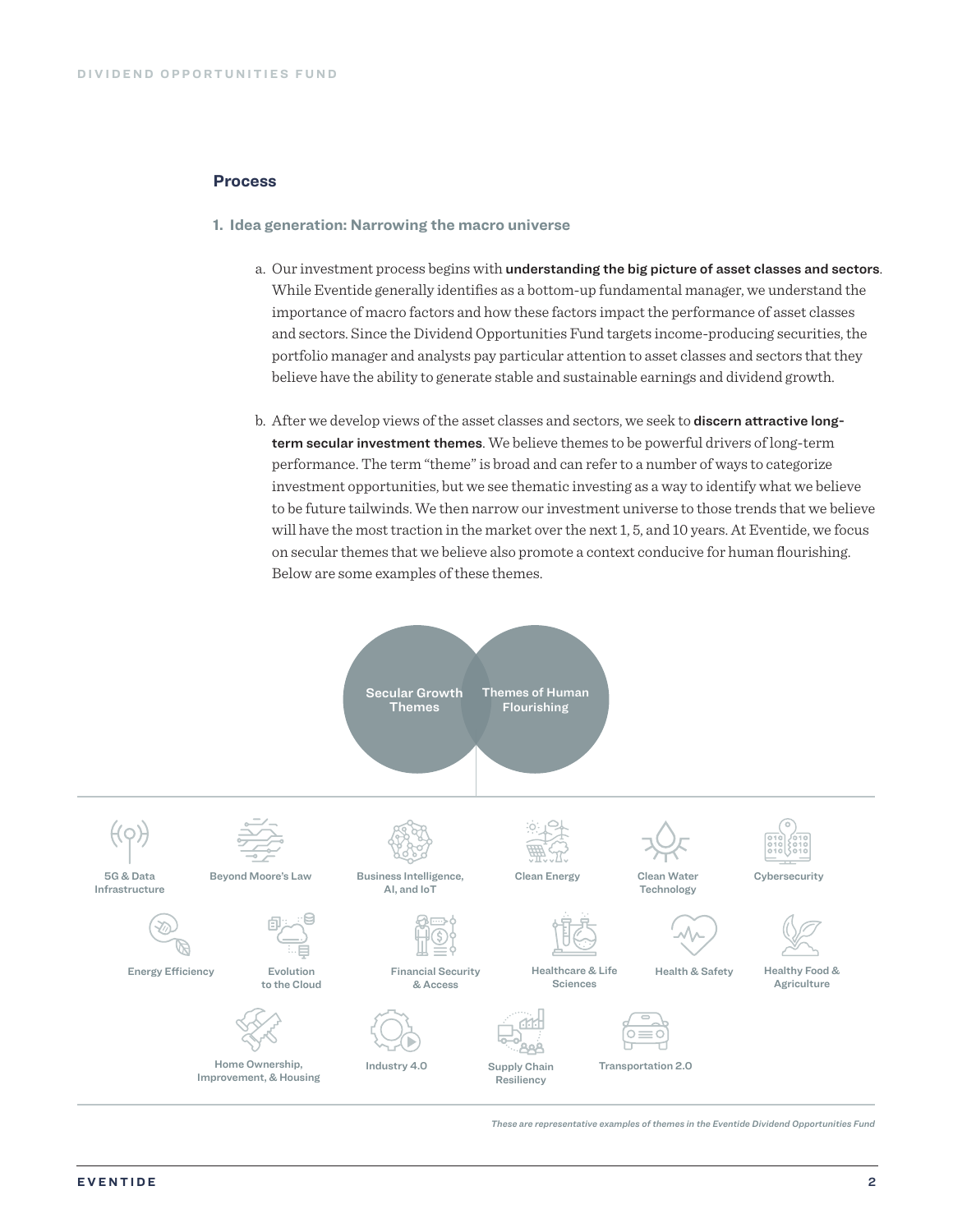c. There are many different investment approaches that an investor can take when investing within each theme, which is why we leverage consultants and industry experts to help guide the process of narrowing our research. From these conversations, we then review industry specific reports, trends, and third-party research to corroborate the guidance we receive from the industry interviews. Eventide has a diverse group of analysts with various backgrounds, each of whom have familiarity with different subsectors of the market. We pride ourselves in seeking to employ analysts who are life-long learners capable of understanding big concepts and synthesizing information gathered through speaking with people in different industries. We believe this part of the process—leveraging thought-leaders alongside public research—is an important way to gain unique insight into investment opportunities.

## **2. Fundamental Security Selection**

- a. Our security selection process begins by researching companies within the themes that we have become deeply familiar with from our idea generation phase of the process. To gain new ideas for the portfolio, we study the direct competitors, suppliers, and customers of our existing holdings as well as companies that are positioned differently than our existing holdings yet participate in the same themes. Eventide believes that using specialization to explore areas that we are familiar with allows us to make more informed investing decisions.
- b. As we evaluate individual companies, we start with a qualitative analysis. To this end, we seek to invest in companies that we deem to be "high-quality" by embodying four key traits:

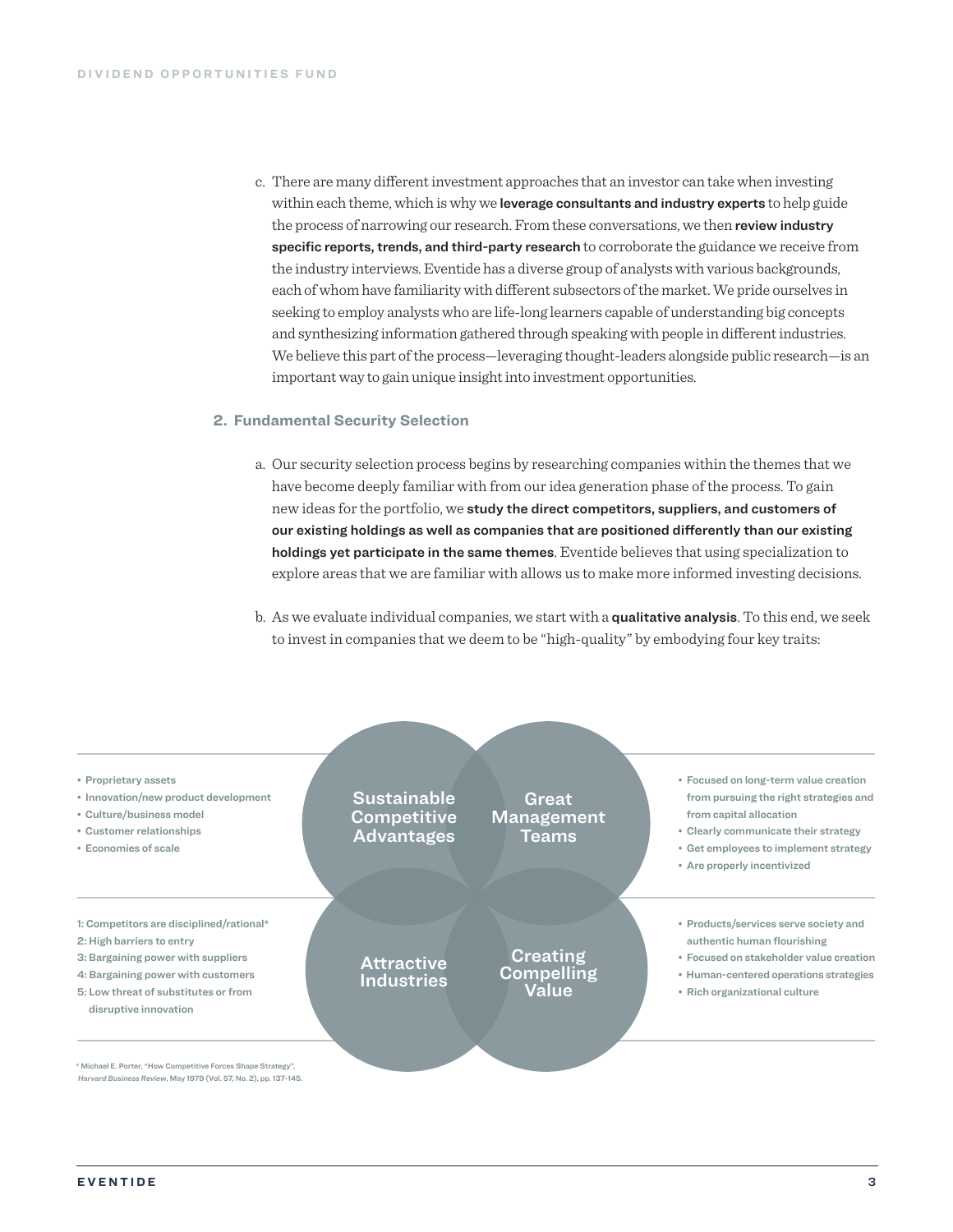c. An essential piece of our qualitative analysis is our Business 360® framework that we use to evaluate whether a company is creating value for or extracting value from its various stakeholders. This framework has been formalized and implemented through a proprietary tool called Edify, which combines third-party data alongside Eventide's research and insights from key opinion leaders.

#### BUSINESS 360®

Business 360® targets a holistic framework for evaluating both a company's long-term competitive advantage and its impact on human flourishing by analyzing its operations and strategy through the lens of key stakeholders.



d. Alongside our qualitative analysis, we employ a *financial analysis* where we seek companies with long-term financial strength by looking for the following qualities:

- $\checkmark$  Attractive income-generating characteristics
- $\checkmark$  Revenue and earnings growth that is consistent and repeatable
- Stable business model
- $\checkmark$  Operating margins that are stable or increasing
- $\checkmark$  Strong balance sheet
- Positive free cash flow
- e. After we perform the qualitative analysis and financial analysis of a company, we estimate its intrinsic value by performing a **discounted cash flow (DCF) valuation analysis**. This analysis considers the magnitude, timing, and risk of future free cash flows, discounted to today based on the company's cost of capital. It also considers the sustainability of its competitive advantages. Since the Dividend Opportunities Fund emphasizes income-producing securities, we use this valuation analysis to identify securities with sustainable income potential that are trading at a discount to our estimate of intrinsic value.

### **3. Portfolio construction and risk management**

a. Final security selection and weighting is informed by seeking the goals of diversification across industries while maintaining low correlation to broad equity and bond markets. The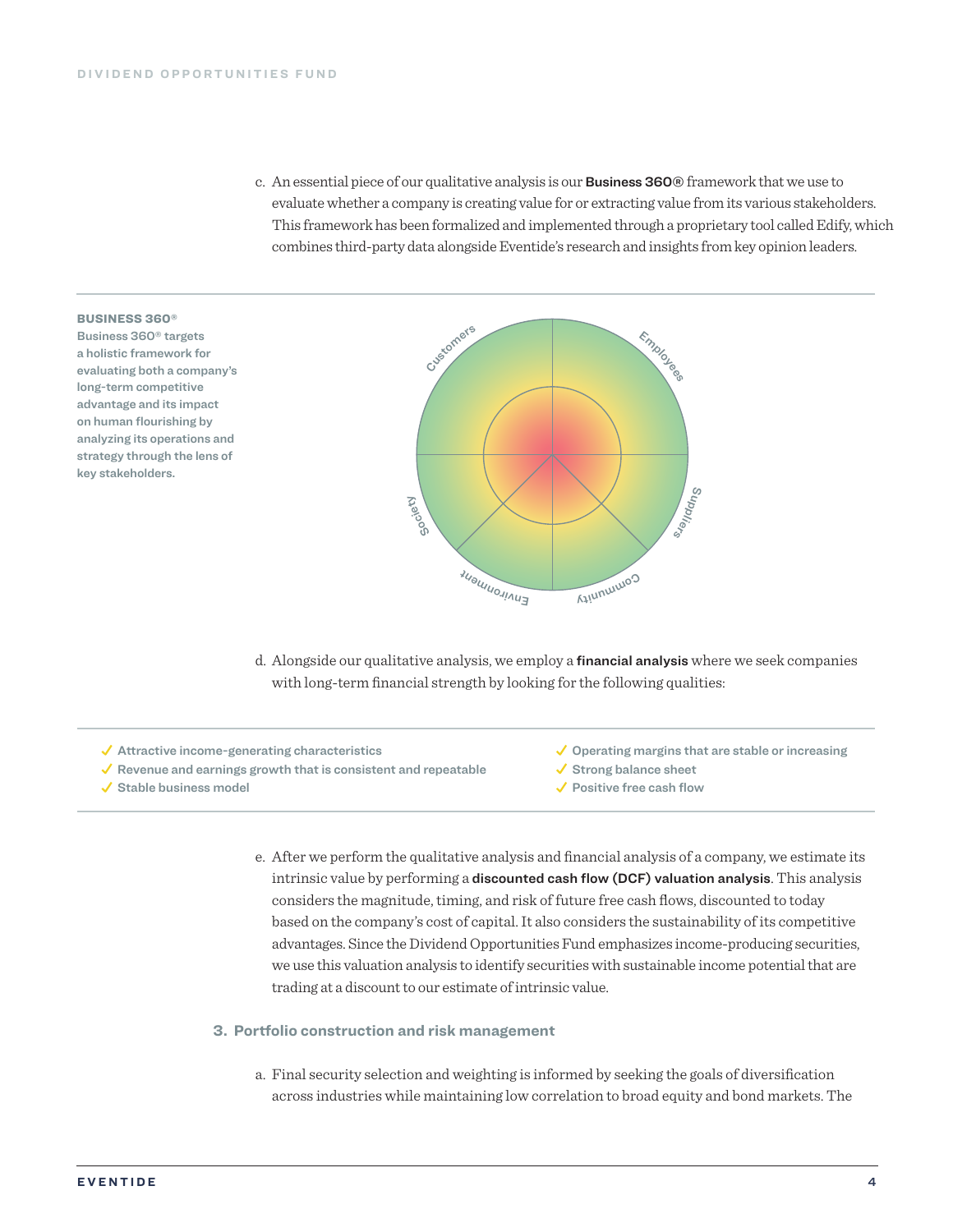goals of diversification across asset classes and income sources refers to our approach to maintaining internal diversification within the Fund to reduce the Fund's volatility. The goal of low correlation to broad equity and bond markets refers to the Fund's approach to being a less-correlated source of alpha within a larger portfolio of funds.

b. We position the Fund's weighting to reflect our macro views of the economy. We synthesize three data streams to inform our views: economic indicators, valuation metrics, and sentiment indicators. We refer to these data streams as our "three-legs-of-the-stool" approach to the economy. We can tilt beta and asset class exposure to reflect our macro views.  $\bullet$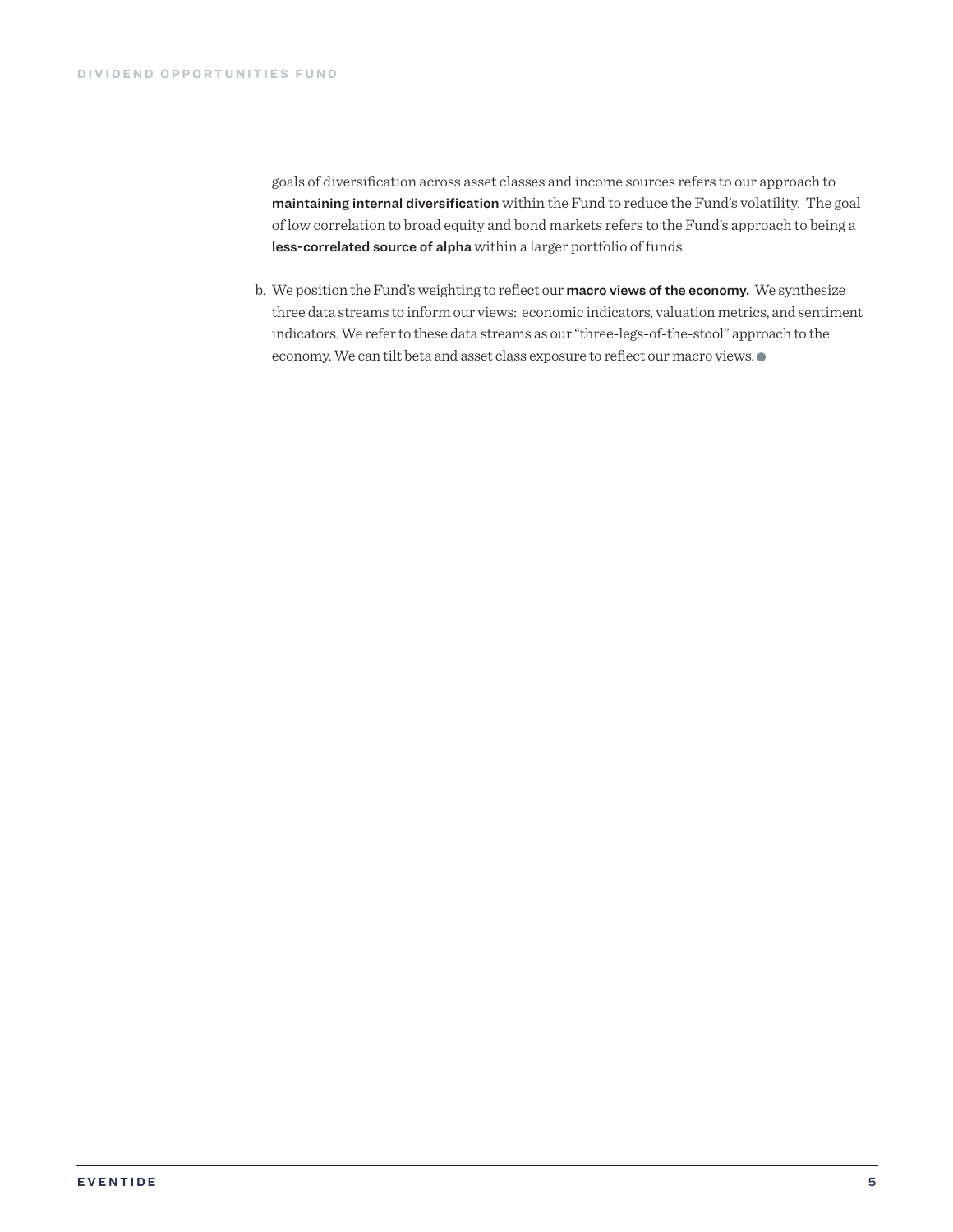

## **Portfolio Management Team**

## **DOLORES BAMFORD, CFA**

**Co-Chief Investment Officer, Senior Portfolio Manager**

Dolores Bamford, CFA, serves as co-CIO for Eventide and Senior Portfolio Manager for the Eventide Dividend Opportunities Fund, the Eventide Multi-Asset Income Fund, the Eventide Core Bond Fund, and the Eventide Limited-Term Bond Fund.

Ms. Bamford has more than 25 years of investment experience. Prior to joining Eventide in 2019, Ms. Bamford was with Goldman Sachs Asset Management for 13 years (2002-2015), most recently as Managing Director and Portfolio Manager on U.S. Value Equity. She also led Goldman Sachs's U.S. Responsible Equity investments and co-led the Global Sustain Equity and Midcap Value Equity investments. Previously, Ms. Bamford was with Putnam Investments for 10 years (1992-2002), where she served as Senior Vice President and Portfolio Manager and Analyst on multiple value investments. Before that, Ms. Bamford was with Fidelity Investments (1988-1990), where she served in investment research.

Ms. Bamford holds an S.M. in Management from the MIT Sloan School of Management, a dual-M.A. in Theology and Church History from Gordon-Conwell Theological Seminary, and a B.A. in Economics from Wellesley College. She is a CFA Charterholder and member of the Boston Society of Security Analysts and the CFA Institute.



### **ANDREW SINGER, CFA**

#### **Portfolio Manager, Senior Research Analyst**

Andrew Singer, CFA, serves as a Portfolio Manager on the Eventide Dividend Opportunities Fund and Senior Research Analyst for other Eventide funds. He is primarily responsible for making investment recommendations and monitoring existing portfolio investments by conducting fundamental, financial, and valuation analyses.

Prior to joining Eventide, Mr. Singer held investment analyst positions at Credit Suisse, BlackRock, and John Hancock, where he focused on small- and mid-cap equities across a variety of sectors. He has a bachelor's degree in Quantitative Economics from Tufts University and an MBA from Babson College. He holds the Chartered Financial Analyst designation and is a member of the CFA Society Boston and CFA Institute.